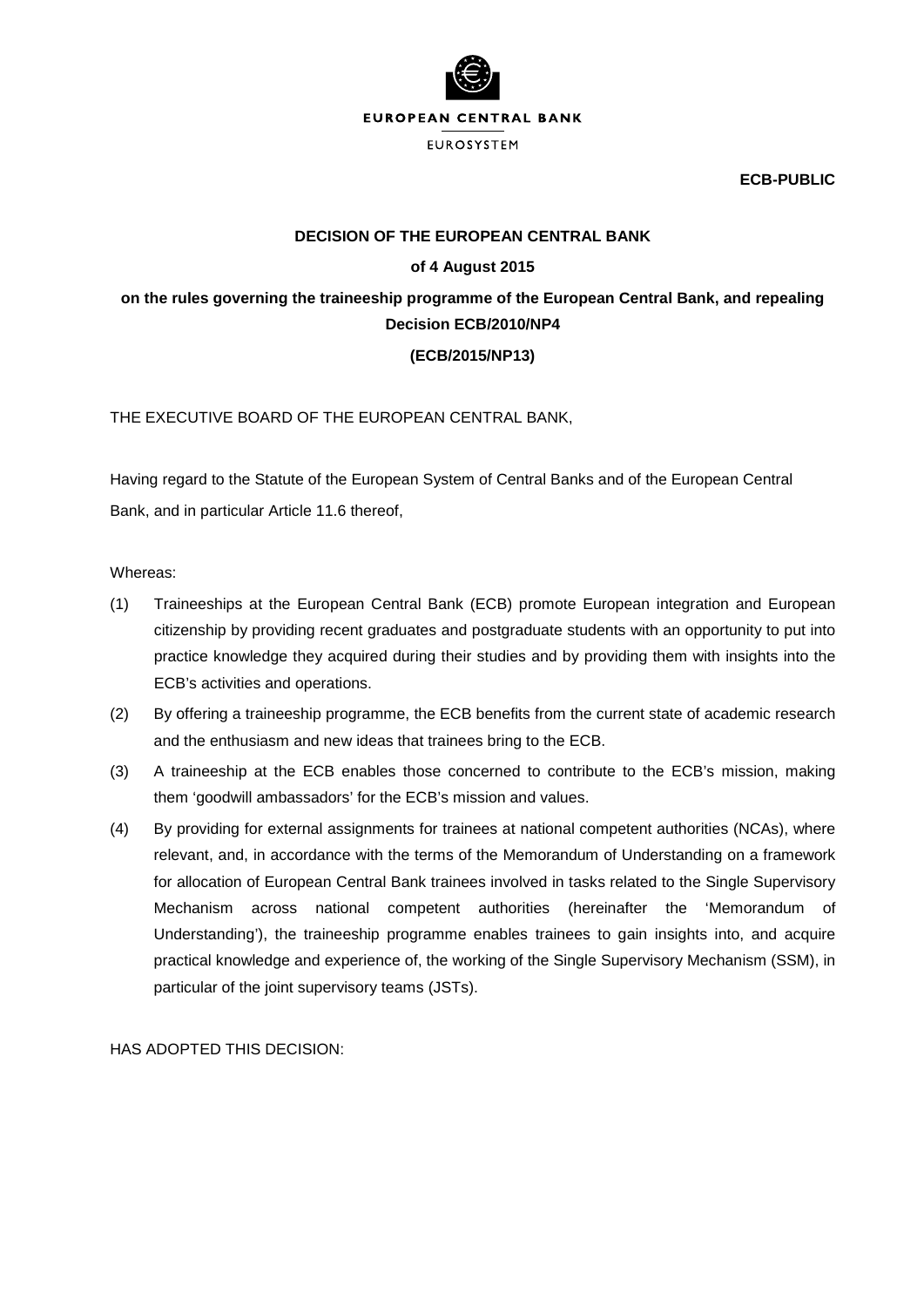# **Chapter 1 - Definitions, purpose and administration**

#### *Article 1*

### **Definitions**

- 1. For the purposes of this Decision the definitions contained in Article 2 of Regulation (EU) No 468/2014 of the European Central Bank of 16 April 2014 establishing the framework for cooperation within the Single Supervisory Mechanism between the European Central Bank and national competent authorities and with national designated authorities (SSM Framework Regulation) (ECB/20[1](#page-1-0)4/17)<sup>1</sup> shall apply, unless otherwise provided for, together with the following definitions:
	- (1) 'JST coordinator' has the meaning given in Article 3(1) of Regulation (EU) No 468/2014;
	- (2) 'NCA sub-coordinator' has the meaning given in Article 6(2) of Regulation (EU) No 468/2014;
	- (3) 'Single Supervisory Mechanism' has the meaning given in point (9) of Article 2 of Council Regulation (EU) No 1024/2013 of 15 October 2013 conferring specific tasks on the European Central Bank concerning policies relating to the prudential supervision of credit institutions<sup>[2](#page-1-1)</sup>.

# *Article 2*

### **Purpose of the traineeships**

- 1. The purpose of traineeships at the ECB shall be to:
	- (a) provide trainees with practical knowledge of the working of the ECB and, where relevant, of the SSM, particularly in the case of external assignments, as referred to in Article 8;
	- (b) enable trainees to contribute to the ECB's tasks; and
	- (c) provide the opportunity to trainees to acquire practical experience and to put into practice the knowledge they have acquired during their studies.
- 2. The tasks assigned to trainees shall be consistent with the purposes referred to in paragraph 1.
- 3. Admission to a traineeship shall neither confer on a trainee the status of member of staff of the ECB nor shall it entitle them to be subsequently appointed to a position at the ECB. Similarly, an external assignment at a host NCA, as referred to in Article 8, shall neither confer on a trainee the status of member of staff of the host NCA, nor shall it entitle them to be subsequently appointed to a position at the host NCA.

**.** 

<span id="page-1-0"></span><sup>1</sup> OJ L 141, 14.5.2014, p. 1.<br>2 OJ L 287, 20.10.2012, p. 1

<span id="page-1-1"></span><sup>2</sup> OJ L 287, 29.10.2013, p. 63.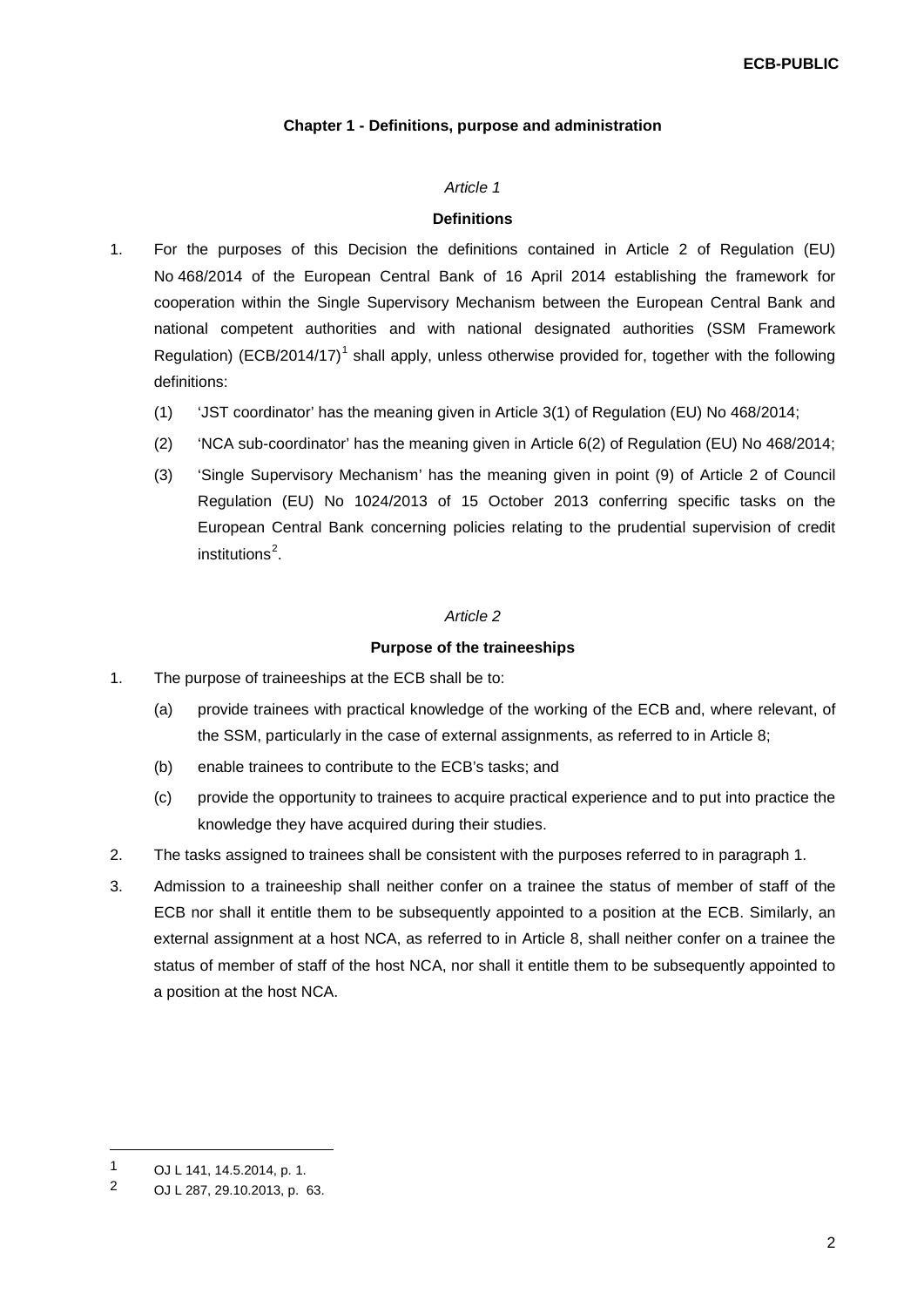#### *Article 3*

#### **Administrative responsibility**

- 1. Each trainee shall be placed under the responsibility of a line manager or, if the traineeship includes one or more external assignments as referred to in Article 8, of a JST coordinator in the business area of the ECB to which they are assigned (hereinafter the 'host business area'), under whose direction they carry out their tasks, as referred to in Article 2(2).
- 2. The Directorate General HR, Budget and Organisation of the ECB (hereinafter 'DG/H'), shall be responsible for monitoring the implementation of the Rules set out in this Decision (hereinafter 'these Rules'). Authority shall be conferred on the Director General of DG/H to, where necessary, further define these Rules and publish such specifications as are necessary on the ECB's website. The Director General or Deputy Director General of DG/H shall be responsible for granting derogations and taking decisions under these Rules, with the exception of requests for absences pursuant to Article 9(2), which shall be decided by:
	- a) the relevant line manager; or
	- b) where the traineeship includes one or more external assignments as referred to in Article 8:
		- i) the relevant JST coordinator during the trainee's period at the ECB; and
		- ii) the relevant NCA sub-coordinator during an external assignment at a host NCA. In such case, the NCA sub-coordinator shall inform the relevant JST coordinator of such requests.

#### **Chapter 2 - Admission and selection**

#### *Article 4*

#### **Conditions of admission**

- 1. At the closing date for applications, trainees shall:
	- (a) be 18 years of age or older;
	- (b) have a thorough knowledge of English and a good knowledge of another official language of the Union;
	- (c) be nationals of Member States of the Union or of acceding States;
	- (d) have completed a first cycle qualification evidenced by a full degree or its equivalent, and:
		- (i) be enrolled in a post-graduate course or training leading to an additional qualification, or
		- (ii) since obtaining their most recent qualification, have spent no more than six months as a trainee, and have no more than twelve months' professional experience;
	- (e) not have been a trainee at the ECB or have worked for the ECB as a member of staff, a member of agency staff or in under any other contractual arrangement since obtaining their most recent qualification.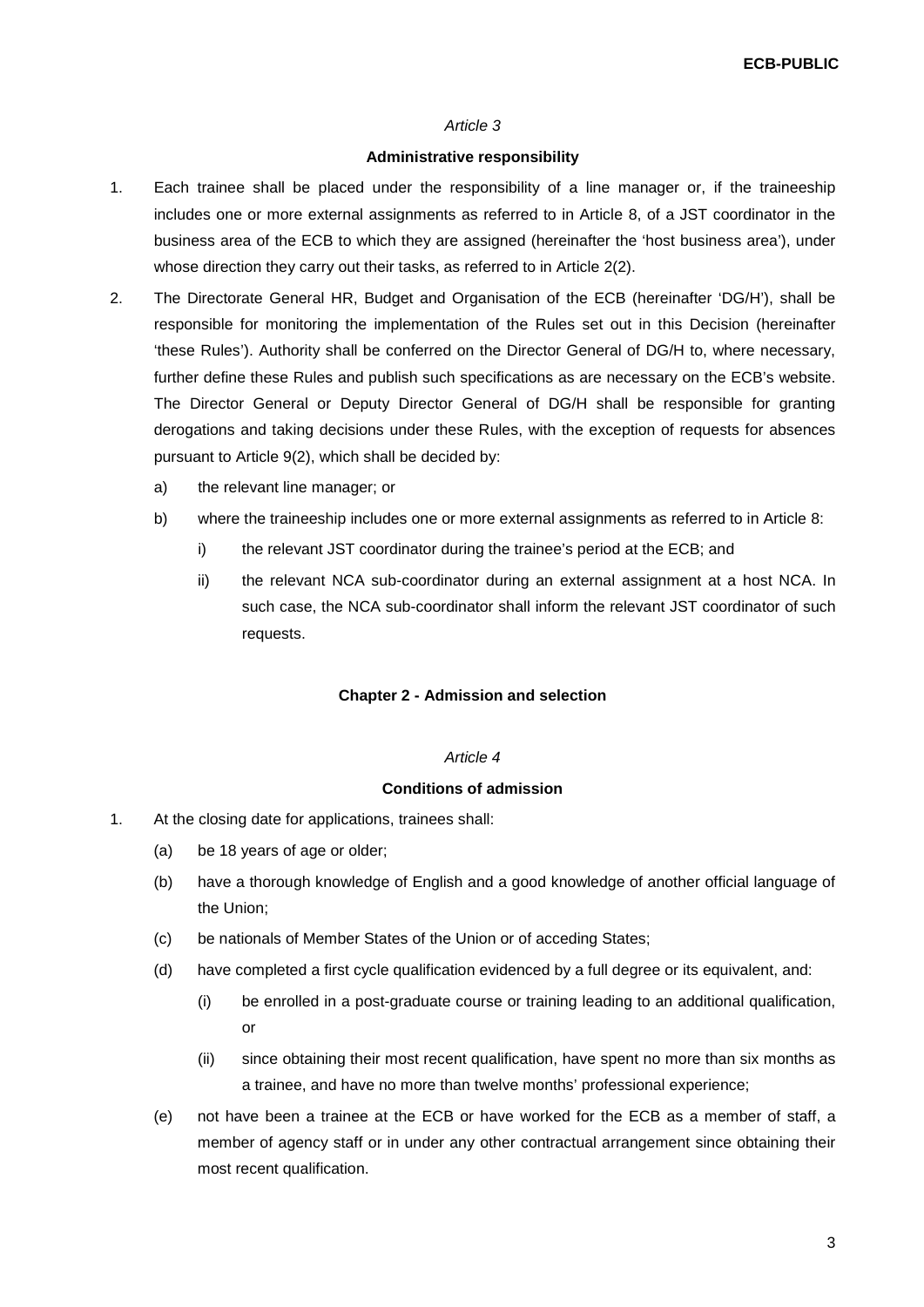2. Derogations from points (c) and (d) may be authorised in the event of organisational need, in accordance with Article 3(2).

### *Article 5*

### **The application process**

- 1. Applicants shall submit their applications via the ECB's website, in response to a vacancy notice setting out:
	- (a) the host business area;
	- (b) the main tasks to be performed by the trainee;
	- (c) a description of the educational and other qualifications required or desired;
	- (d) the duration of the traineeship;
	- (e) external assignments, if any, as referred to in Article 8;
	- (f) the closing date and the submission channel for applications; and
	- (g) the application procedure.
- 2. On the basis of an applicant's written application and, where applicable, their interview and/or tests, the host business area, together, as appropriate, with one or more observers of the host NCAs in which an external assignment as referred to in Article 8 may be carried out, shall identify suitable applicants for a traineeship taking into account the applicant's merits, the specific needs laid down in the vacancy notice, the host business area's planned activities and, where appropriate, the diversity of gender and/or nationality.
- 3. All applicants shall be informed in writing of the decision taken on their application.
- 4. Successful applicants shall receive a letter confirming: a) the start and end dates of the traineeship; b) their host business area; and c) where applicable, any external assignments as referred to in Article 8. Successful applicants shall also receive an electronic copy of this Decision, and, if the traineeship includes one or more external assignments as referred to in Article 8, a copy of the Memorandum of Understanding.
- 5. Unsuccessful applicants may apply for other traineeships by submitting new applications. Applicants who are assessed as suitable but for whom a traineeship is not immediately available may be placed on a reserve list valid for 12 months from the closing date for receipt of applications.

# *Article 6*

### **Submission of documents**

- 1. Prior to commencing their traineeship, successful applicants shall provide the following documents:
	- (a) an extract from their police record or a copy of their criminal record, the fully completed security clearance self-declaration and the completed consent form for security clearance;
	- (b) a medical certificate confirming that they are fit from a health point of view to carry out the traineeship;
	- (c) a copy of their most recently obtained qualification;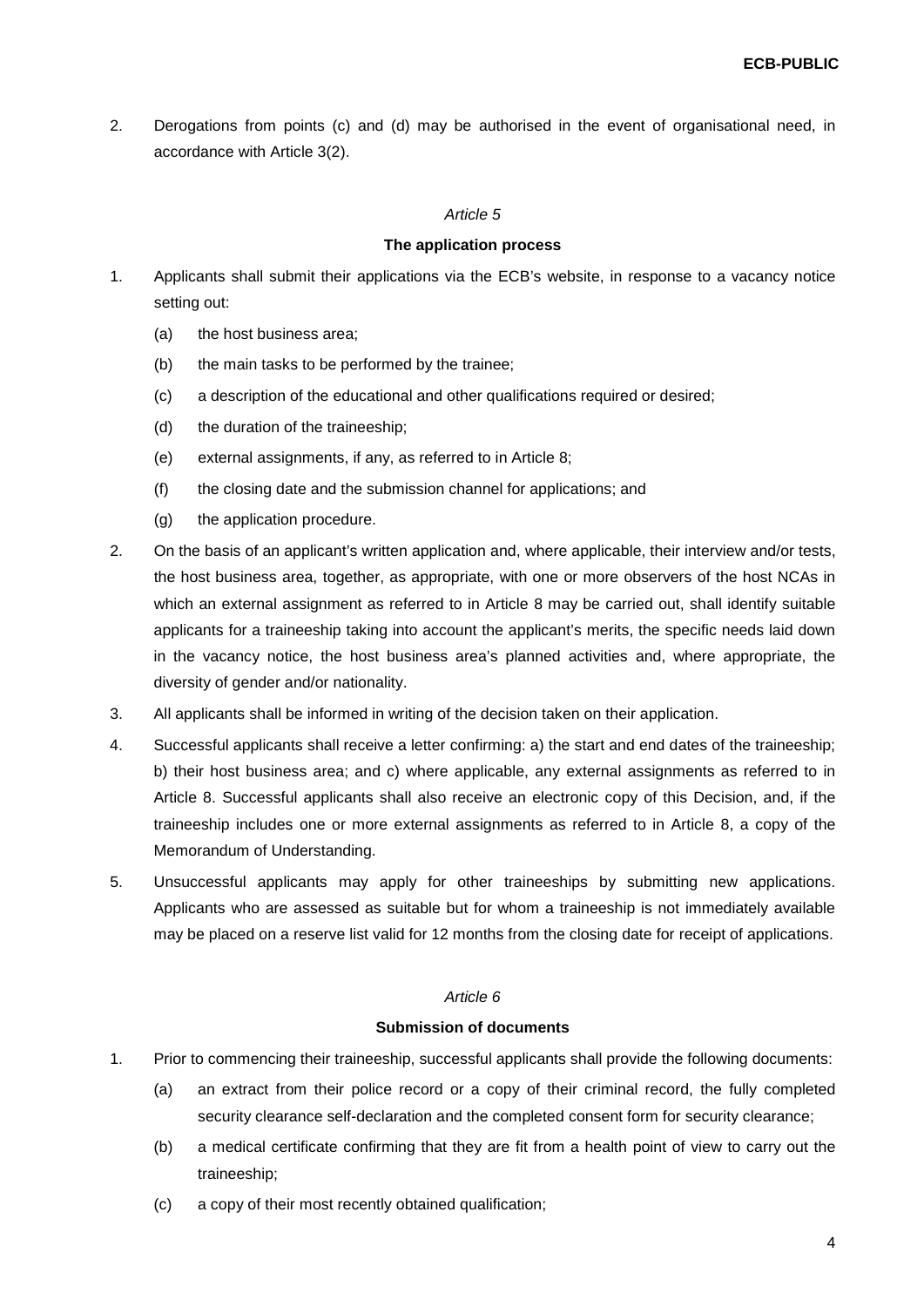- (d) a declaration by the trainee indicating whether or not they will receive a payment comparable to the traineeship grant or the reimbursement of travel expenses from a party other than the ECB for any part of the traineeship and, if so, the amount thereof;
- (e) proof of cover under a medical insurance policy or notice that they do not have such cover;
- (f) a signed copy of the letter confirming the start and end dates of the traineeship, the host business area and, where applicable, any external assignments as referred to in Article 8;
- (g) written acknowledgement of the terms of the Memorandum of Understanding in case of external assignments as referred to in Article 8.
- 2. The ECB may at any time request the originals of the abovementioned documents or other relevant documents.
- 3. The processing of personal data by the ECB is governed by Regulation (EC) No 45/2001 of the European Parliament and of the Council of 18 December 2000 on the protection of individuals with regard to the processing of data by the Community institutions and bodies and on the free movement of such data<sup>[3](#page-4-0)</sup>.

# **Chapter 3 - Traineeship period**

### *Article 7*

### **Duration of traineeships**

- 1. The initial duration of the traineeship shall be between three to six months.
- 2. The duration of the traineeship may be extended once, up to a maximum of 12 consecutive months in total, taking into account the opportunities for further learning, the contributions of the trainees and the planned activities of the host business area. Extensions shall be offered to the trainee in writing at least two weeks prior to the expiry of the initial duration of the traineeship.
- 3. Notwithstanding paragraphs 1 and 2, traineeships for the maximum total duration of 12 consecutive months may be offered from the outset where one or more external assignments as referred to in Article 8 is included.
- 4. The trainee may, via their line manager, submit to DG/H with supporting documentation a reasoned request in writing to interrupt the traineeship for a minimum period of two consecutive weeks and a maximum total period of three months for compelling reasons related to their studies or other exceptional circumstances.
- 5. If a traineeship is interrupted, the traineeship grant shall be suspended for that period and expenses incurred during the period of interruption shall not be reimbursed. Trainees to whom the ECB provides medical insurance may apply to remain covered under the terms laid down in Article 17, provided that they pay in advance the full insurance contribution, including the ECB's contribution. If the interruption is for a period of at least one consecutive month, trainees may, via their line manager or, in the event that the traineeship includes one or more external assignments,

**.** 

<span id="page-4-0"></span><sup>3</sup> OJ L 8, 12.1.2001, p. 1.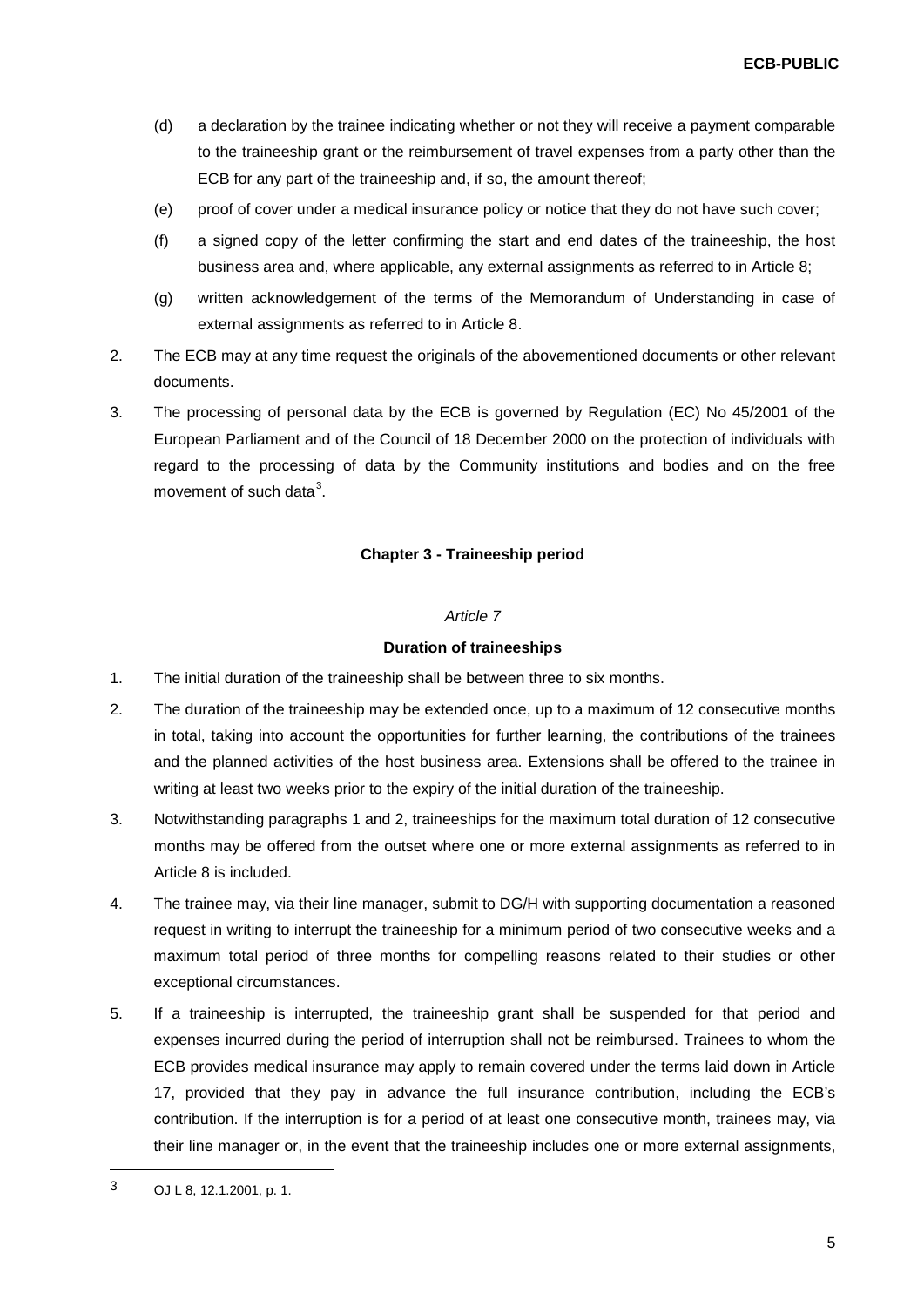via their JST coordinator, request an extension of the traineeship for the duration of the interruption.

### *Article 8*

#### **External assignments**

- 1. In accordance with the terms of the Memorandum of Understanding, trainees may undertake external assignments at one or more host NCAs, provided that such host NCA is a party to the Memorandum of Understanding. Subject to respect for the maximum 12-month total duration of the traineeship laid down in Article 7, in such cases, the beginning and end of the traineeship shall be spent at the ECB, and the combined duration of those periods shall be at least equal to the longest external assignment at a host NCA with which a trainee is placed. The initial period spent at the ECB shall be at least one month. If deemed appropriate, the ECB may decide to end an external assignment at a host NCA prior to the date initially agreed.
- 2. Subject to Article 3(1), when a traineeship includes one or more external assignments, the trainee concerned shall be attached to the relevant JST during their stay at the ECB and at the host NCAs.
- 3. Trainees may not be placed for external assignments with host NCAs in which they have previously been a trainee or worked as a member of staff or a member of agency staff or under any other contractual arrangement since obtaining their most recent qualification.
- 4. These Rules shall apply to trainees during their external assignments at host NCAs. Any specific rights and obligations of the trainees during their external assignment at host NCAs shall be specified, as appropriate, in the Memorandum of Understanding.

### *Article 9*

#### **Attendance and absences**

- 1. Trainees shall perform their tasks during the standard working hours of the host business area or, in case of external assignments as referred to in Article 8, of the host NCA.
- 2. Two and a half days of absence shall be granted for each completed month of the traineeship, the approval of which shall depend on the needs of the service.

Days not taken during the traineeship shall not be paid in lieu. Additional absences shall result in a deduction in the traineeship grant based on a standard 21 working-day month with one day's justified absence being equivalent to one day's payment.

3. In the event of illness or accident, trainees shall notify the designated person(s) as referred to in Article 3(2)(a) and (b) immediately and, where necessary, provide their contact details. If absent for more than two consecutive working days, trainees shall provide to DG/H a medical certificate indicating the probable length of absence.

The medical certificate shall indicate the date on which the illness commenced and the date on which it is expected to end. A single medical certificate may certify an absence of up to a maximum of six weeks in duration. A trainee who is absent because of illness may be subject to a medical examination as requested by the ECB's Medical Adviser.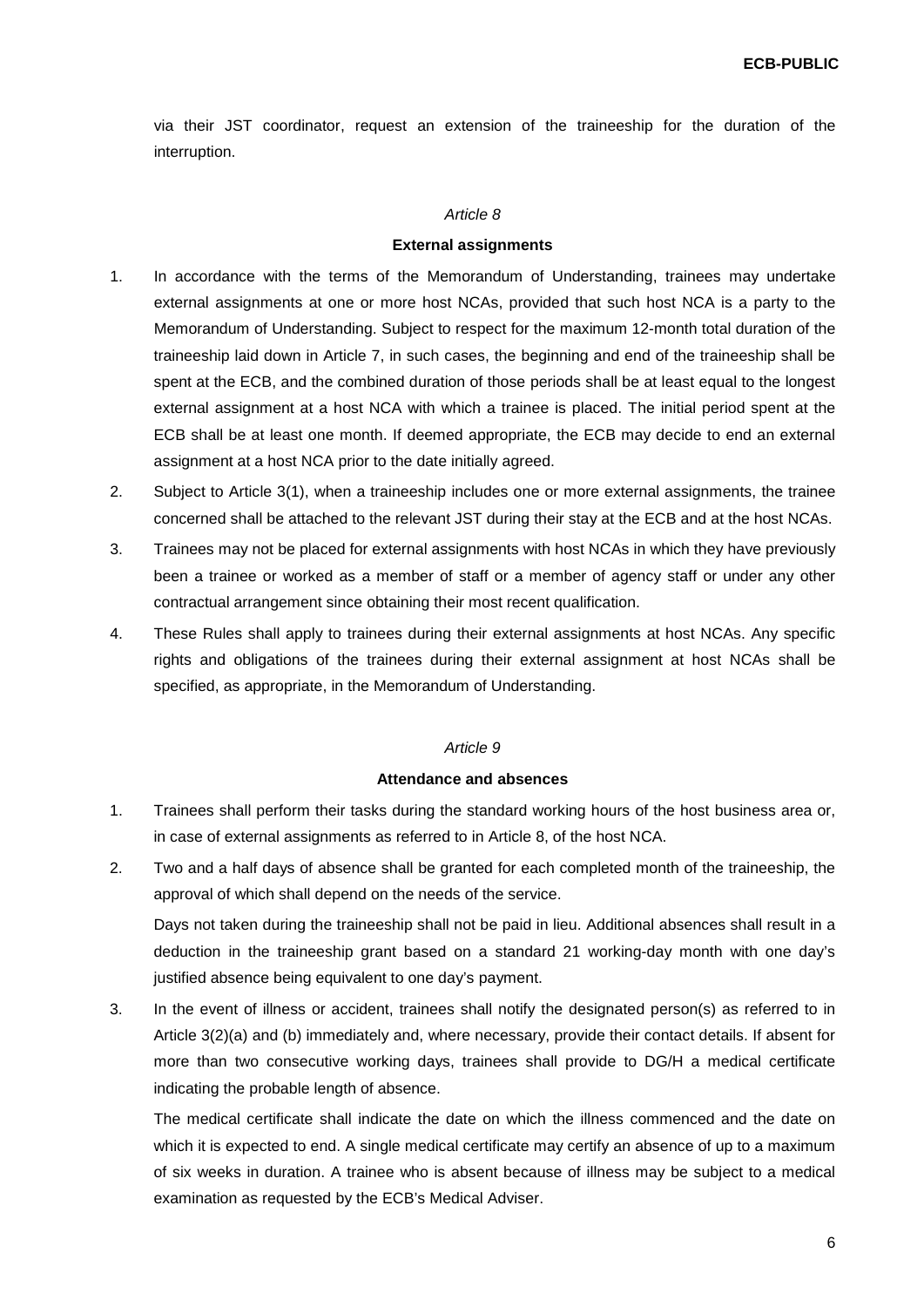4. Trainees who are absent without justification or without notifying the designated person(s) as referred to in Article 3(2)(a) and (b), shall be sent a notification in writing requesting them to either immediately provide a proper justification or to resume their activities within a week of receipt of that notification. After the expiry of this deadline, a decision may be made, following due consideration of any justification put forward by the trainee for the absence concerned, to terminate the traineeship with immediate effect.

### *Article 10*

### **Termination of the traineeship**

- 1. A traineeship shall end when the period for which it is awarded or extended has expired.
- 2. Trainees may terminate their traineeships at any time by submitting notice in writing to that effect two weeks in advance to DG/H.
- 3. The ECB may terminate a traineeship at any time by giving two weeks' written notice of termination where it establishes:
	- (a) that the trainee's language skills are unsatisfactory;
	- (b) contributions that have repeatedly been unsatisfactory; or

(c) a breach of obligations, including those laid down in the relevant framework referred to in Article 11(2).

4. In addition to the circumstance set out in Article 9(4), the ECB may terminate a traineeship with immediate effect if it establishes that the trainee has knowingly made false declarations, provided false statements or falsified or forged documents at the time of application or during the traineeship, or in other cases of gross misconduct.

# **Chapter 4 - Supervision of the traineeship**

#### *Article 11*

#### **Trainees' duties**

- 1. On commencing their traineeships, trainees shall take advantage of the induction sessions and familiarise themselves with:
	- (a) the ECB's ethical framework, in particular the rules on professional secrecy, private financial transactions and conflicts of interest;
	- (b) the ECB's values;
	- (c) the internal rules governing the functioning of the ECB as laid down in the Business Practice Handbook, in particular the rules on the management and confidentiality of documents, on health and safety, on physical and information system security and the use of IT facilities, internet, telephones and fax equipment.
- 2. At all times during the traineeships, trainees shall: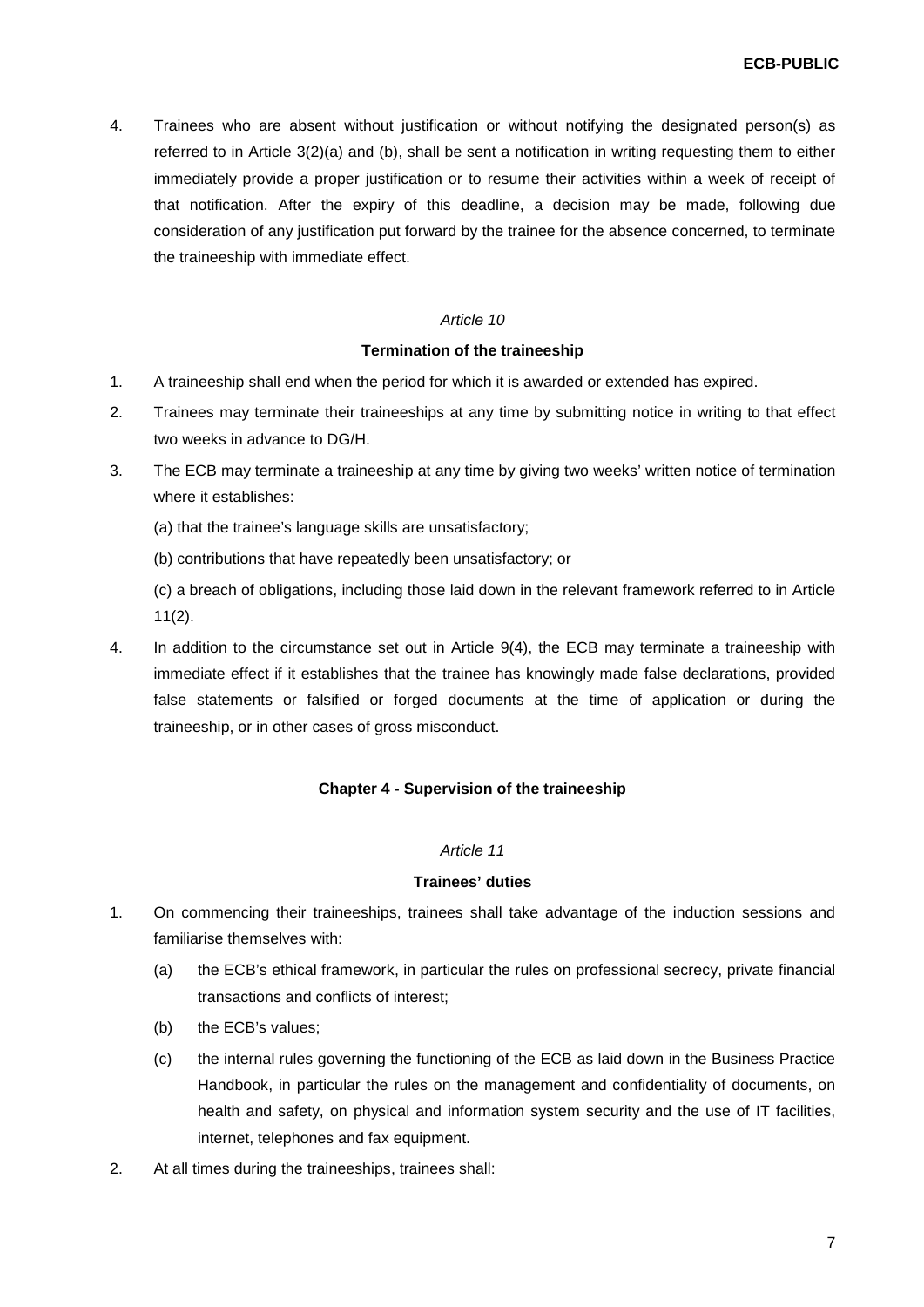- (a) comply with these Rules, the rules and regulations referred to in paragraph 1 and the instructions given to them;
- (b) carry out their tasks in line with the purpose of the traineeship as referred to in Article 2;
- (c) not jeopardise the ECB's reputation, independence and impartiality.

In addition, during external assignments at host NCAs as referred to in Article 8, trainees shall comply with the internal rules of the host NCA with which they are placed, such as rules concerning professional secrecy and confidentiality. Such internal rules shall be made available by the relevant host NCA at the start of each external assignment.

- 3. In the event that trainees consider that the instructions and tasks given to them are not consistent with the purpose of the traineeship, they shall inform the designated person(s) under Article 3(1). Should no action be taken by the latter, trainees shall report this in writing to DG/H which shall decide on the appropriate follow-up.
- 4. On completion or termination of the traineeship, trainees shall continue to be bound by the rules of professional secrecy.
- 5. All rights in respect of any writings, inventions or other works produced by trainees during their traineeship shall automatically be vested in the ECB, except for the right for such work to be properly attributed or credited. Trainees may seek prior permission to use such work for their own benefit.

#### *Article 12*

#### **Management duties**

- 1. Line managers, or JST coordinators where the traineeship includes one or more external assignments, shall ensure guidance and mentoring of the trainees assigned to them.
- 2. Line managers, or JST coordinators where the traineeship includes one or more external assignments, shall pay attention to and, where appropriate, report any significant incidents or circumstances to DG/H which occur during the traineeship, in particular:
	- (a) absences, sicknesses, accidents, or interruption of the traineeship;
	- (b) unsatisfactory language skills;
	- (c) contributions that are repeatedly unsatisfactory;
	- (d) any breach of duties, gross misconduct and behaviour incompatible with the relevant framework referred to in Article 11(2);
	- (e) circumstances brought to their attention in accordance with Article 11(3).

#### *Article 13*

#### **Traineeship certificates**

Trainees may request from DG/H a letter of reference specifying the duration of the traineeship, the host business area and, where applicable, the external assignment(s). On request, the letter may also include the line manager's or, where the traineeship includes one or more external assignments, the JST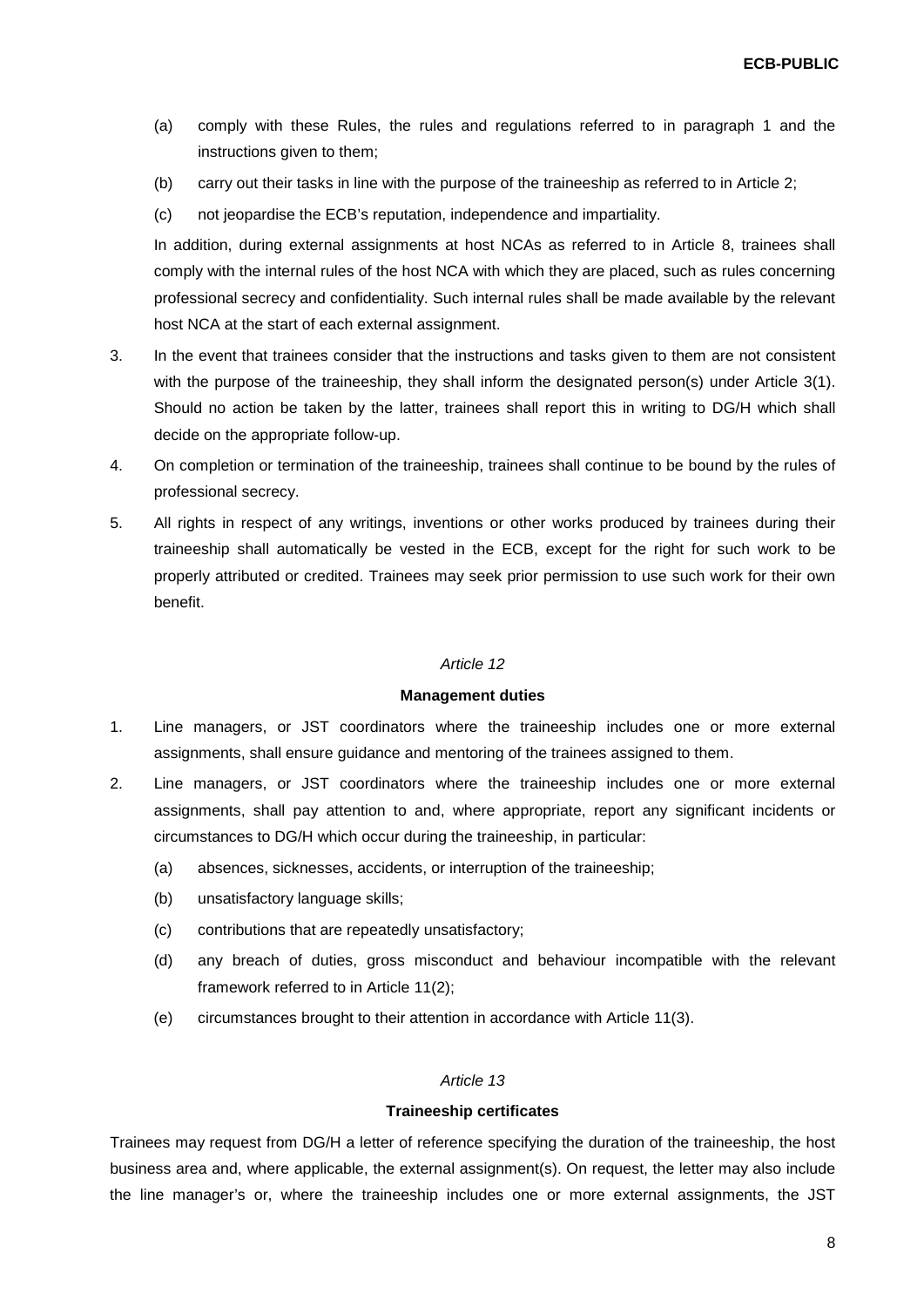coordinator's assessment of the trainee's contributions, taking into account, where appropriate, feedback from the NCA sub-coordinator(s).

#### **Chapter 5 - Financial and insurance matters**

#### *Article 14*

#### **Traineeship grant**

- 1. Trainees shall be paid a monthly traineeship grant payable on the 15th calendar day of each month, as further specified on the ECB's website, taking into account the tasks to be performed by the trainee and the qualifications required for their performance as specified in the vacancy notice.
- 2. Trainees who are entitled to receive a payment comparable to the traineeship grant from a party other than the ECB during the traineeship shall, where such comparable payment as declared to DG/H under Article 6(1)(d) is lower than the traineeship grant, be entitled to receive the difference.
- 3. In the event of termination of the traineeship, trainees shall reimburse that part of the grant for the period of the traineeship that was not performed, including any days of unjustified absence under Article 9(4).

#### *Article 15*

### **Accommodation**

- 1. Trainees whose place of recruitment is more than 50 kilometres from the ECB shall either be provided with accommodation or have their accommodation expenses reimbursed under the conditions and within the limits specified on the ECB's website.
- 2. At their request, trainees whose place of recruitment is less than 50 kilometres from the ECB shall be provided with accommodation under the conditions and within the limits specified on the ECB's website.
- 3. During external assignments as referred to in Article 8, trainees shall have their accommodation expenses reimbursed under the conditions and within the limits specified on the ECB's website.

#### *Article 16*

#### **Travel expenses**

- 1. Trainees whose place of recruitment is more than 50 kilometres from the ECB shall receive reimbursement for travel expenses incurred at the beginning and at the end of their traineeship, unless they are entitled to claim such travel expenses from another source.
- 2. Unless trainees are entitled to claim travel expenses from another source, the ECB shall reimburse travel expenses incurred in the context of an external assignment, provided that these relate to travel of more than 50 kilometres, under the conditions and within the limits specified on the ECB's website.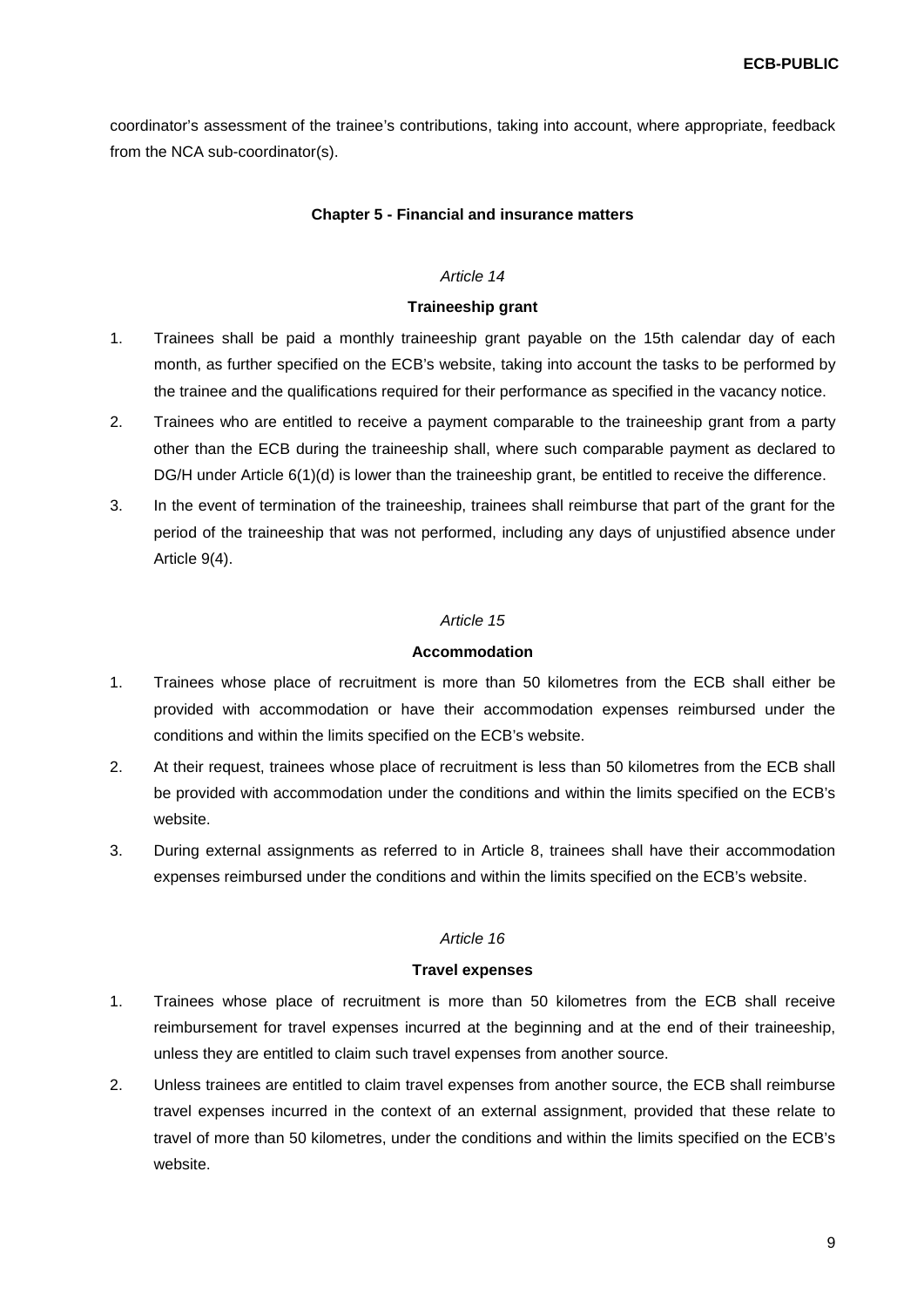- 3. The ECB shall reimburse travel expenses incurred on the basis of the most convenient and economic way of carriage, as further specified on the ECB's website.
- 4. Return travel shall not be reimbursed where the traineeship is terminated in accordance with Articles 9(4) or 10(4).

### *Article 17*

#### **Insurance**

- 1. The ECB shall provide insurance for trainees against accidents at work under the conditions laid down in the insurance policy that the ECB holds with an insurance company.
- 2. The ECB shall provide trainees with medical insurance under the conditions laid down in the insurance policy that the ECB holds with an insurance company, unless trainees have presented proof of medical insurance prior to commencing their traineeship. The trainees' decision as to whether to be insured through the medical insurance provided by the ECB, or through another insurance scheme, shall be irrevocable, unless trainees who elected to be covered through another insurance scheme prove that they are no longer covered for reasons which are beyond their control. If insured through the ECB, trainees shall contribute one third of the premium, which shall be deducted from the traineeship grant.

# *Article 18*

# **Liability and obligations vis-à-vis third parties**

- 1. Trainees shall not be liable for any damages caused to the ECB or to third parties arising because of or in the due performance of their traineeship, unless such damages are due to gross negligence or wilful misconduct.
- 2. The traineeship grant shall not be subject to tax for the benefit of the European Union. Trainees themselves shall be solely responsible for discharging tax and social security contributions arising from the traineeship with the ECB under the applicable laws in the relevant Member State.
- 3. Trainees themselves shall be solely responsible for fulfilling all obligations provided for in the applicable national legislation concerning aliens, including the obligation to hold all relevant permits for the period of their traineeship, taking into account, where applicable, any external assignments.

# **Chapter 6 - Other provisions**

# *Article 19*

# **Disputes**

1. A trainee wishing to challenge a decision taken in application of these Rules shall make a reasoned submission to that effect to the Director General or to the Deputy Director General of DG/H within two months of the date of the notification of the decision concerned. The Director General or the